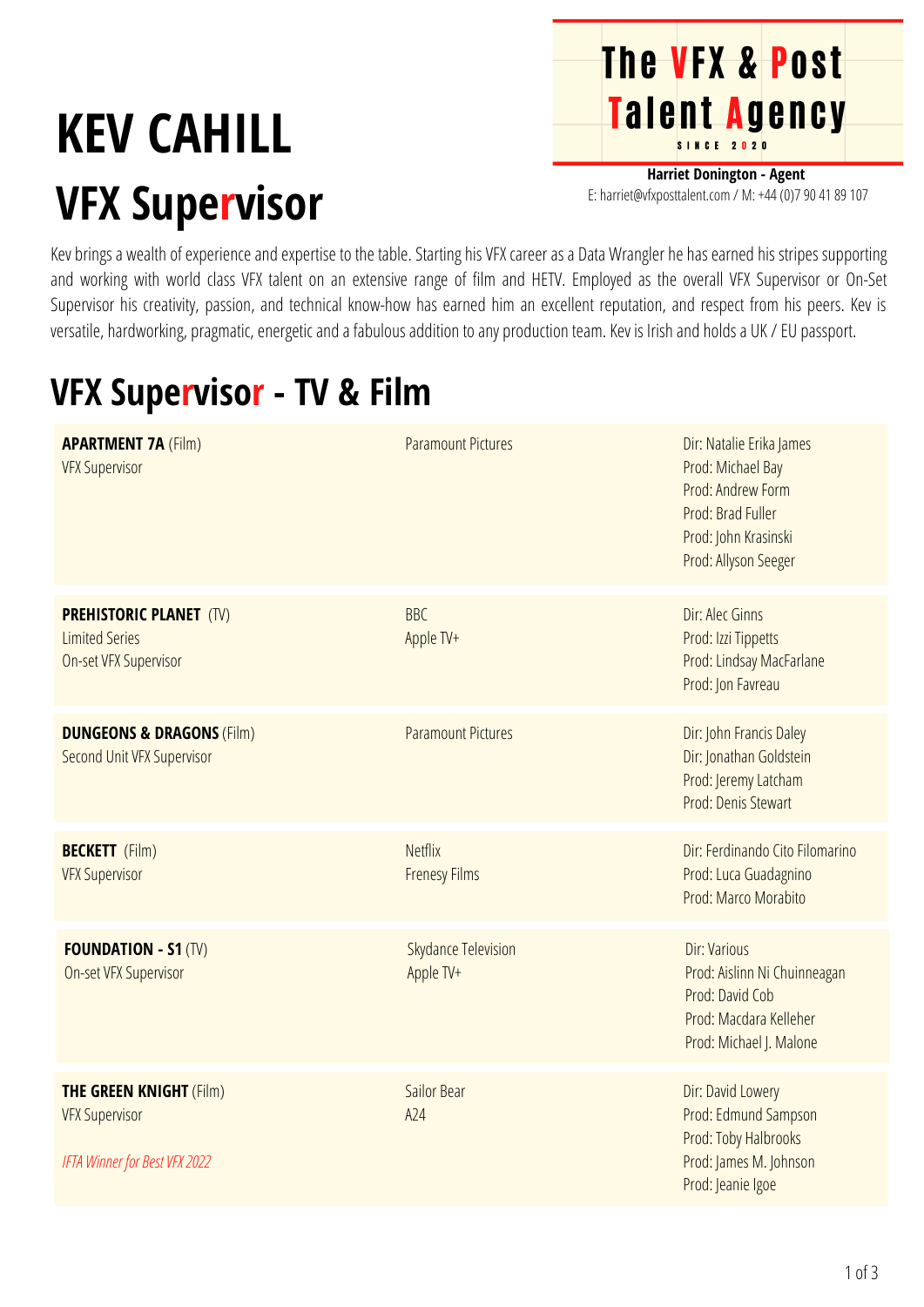| <b>WE ARE WHO WE ARE (TV)</b><br><b>VFX Supervisor</b>                       | <b>HBO</b>                  | Dir: Luca Guadagnino<br>Prod: Marco Morabito<br>Prod: Francesco Tató                                                  |
|------------------------------------------------------------------------------|-----------------------------|-----------------------------------------------------------------------------------------------------------------------|
| <b>THE RHYTHM SECTION (Film)</b><br>On-set VFX Supervisor                    | <b>Paramount Pictures</b>   | Dir: Reed Morano<br>Prod: Barbara Broccoli<br>Prod: Redmond Morris<br>Prod: Patrick O'Donoghue<br>Prod: Janine Modder |
| <b>GRETEL &amp; HANSEL (Film)</b><br>On-set VFX Supervisor                   | <b>Orion Pictures</b>       | Dir: Oz Perkins<br>Prod: Edmund Sampson<br>Prod: Macdara Kelleher<br>Prod: Brian Kavanaugh-Jones                      |
| <b>CHERNOBYL (TV)</b><br>On-set Lead                                         | <b>HBO</b>                  | Dir: Johan Ranck<br>Prod: Craig Mazin<br>Prod: Sanne Wohlenberg<br>Prod: Jacqueline Lesko                             |
| <b>BATTLE AT BIG ROCK (JURASSIC WORLD) (Short)</b><br>Plate Supervisor - ILM | Amblin<br><b>FX</b>         | Dir: Colin Trevorrow<br>Prod: Donna Eperon<br>Prod: Patrick Crowley<br>Prod: Frank Marshall                           |
| <b>FANTASTIC BEASTS &amp; WHERE TO FIND THEM (Film)</b><br>On-set Lead       | Warner Bros.                | Dir: David Yates<br>Prod: David Heyman<br>Prod: Steve Kloves<br>Prod: J.K. Rowling<br>Prod: Lionel Wigram             |
| <b>PENNY DREADFUL - S2 &amp; S3 (TV)</b><br><b>VFX Supervisor</b>            | Starz                       | Dir: Various<br>Prod: John Logan<br>Prod: James Flynn<br>Prod: Morgan O'Sullivan                                      |
| <b>THE OTHER SIDE OF THE DOOR (Film)</b><br><b>VFX Supervisor</b>            | 42<br>20th Century Pictures | Dir: Johannes Roberts<br>Prod: Rory Aitken<br>Prod: Alexandre Aja<br>Prod: Ben Pugh                                   |

## **Data Wrangler - TV & Film**

**ALICE THROUGH THE LOOKING GLASS** (Film) Data Wrangler

Walt Disney Pictures **Direct Except Containers** Dir: Tim Burton

Prod: Ken Ralston Prod: Mike Chambers